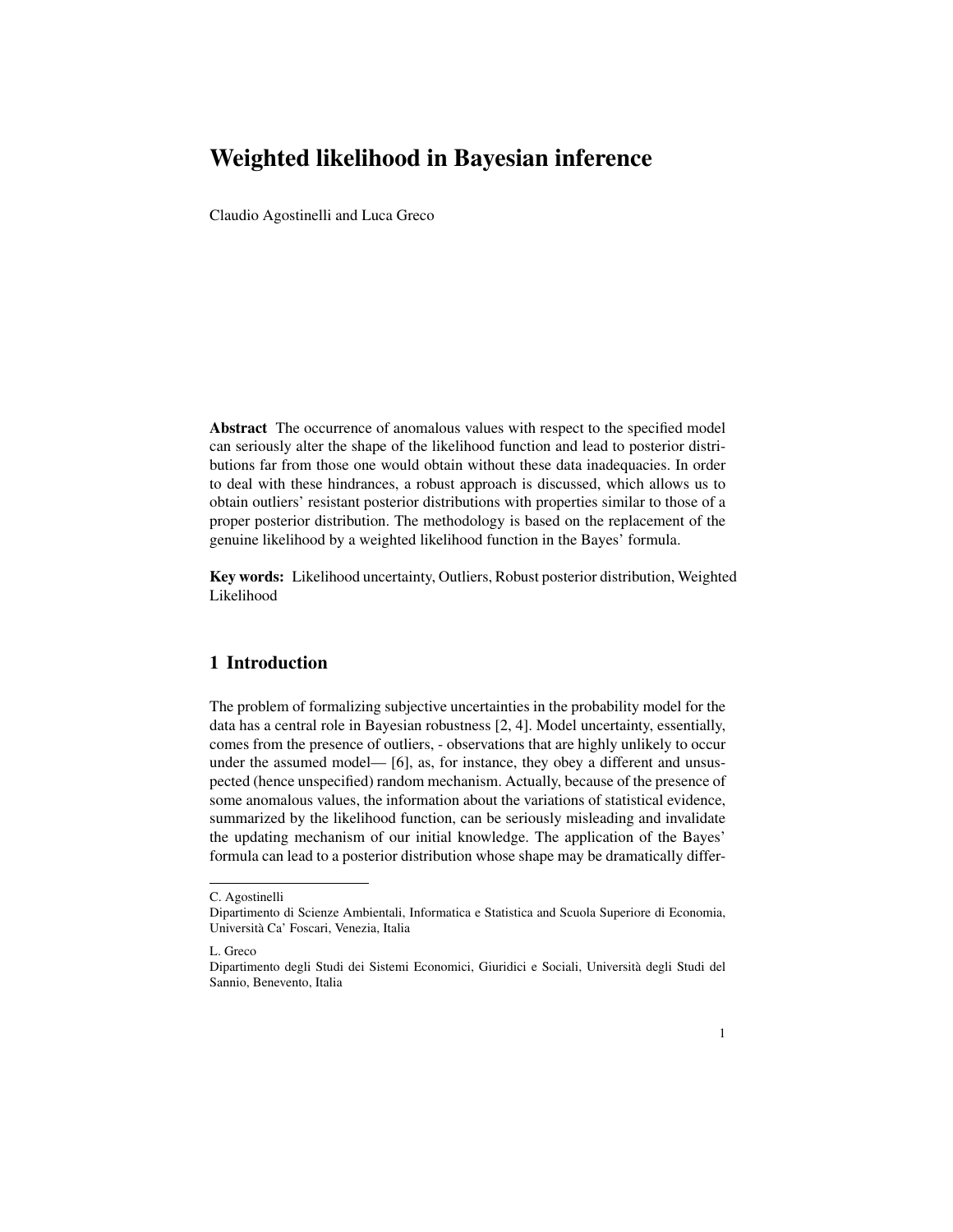ent from that one would obtain when, for instance, no outliers are in the sample at hand. Then, it seems reasonable to look for a methodology that results in outliers insensitive posterior distributions and robust posterior summaries with respect to data inadequacies.

One recent approach to handle uncertainty about the sampling model and to obtain a robust posterior distribution has been outlined in [3]. The authors investigate the use of a quasi–likelihood function with robustness properties in place of the genuine likelihood function and prove its validity in order to perform Bayesian inference along the lines illustrated in [8, 5]. the empirical likelihood has been considered as well.

Here, a more general strategy is discussed, which is based on the replacement of the genuine likelihood by a weighted likelihood function in the Bayes' formula. The weighted likelihood is characterized by the introduction of a set of weights which are aimed at down-weighting those likelihood single term components that correspond to anomalous values in the sample at hand. Under the assumed model, the weighted likelihood shares the main (asymptotic) features of the genuine likelihood function, thus being valid for Bayesian inference. This means that, once one has assumed a sampling model and a prior distribution, by applying the Bayes' theorem this strategy allows us to obtain a proper posterior distribution, i.e. that obeys probability laws, and make reliable inference in the presence of anomalous data in the sample.

#### 2 Weighted Likelihood

Let  $\mathbf{x} = (x_1, \dots, x_n)$  be an i.i.d. sample of size *n* drawn from a random variable X with unknown probability (density) function  $m(x|\theta)$ , which is an element of the parametric family  $\mathscr{M} = \{m(x|\theta), \theta \in \Theta \subset \mathbb{R}^p\}$ , with  $p \geq 1$ . Let  $\hat{F}_n$  be the empirical cumulative distribution function based on the sample x. A weighted likelihood function can be defined as

$$
L^w(\boldsymbol{\theta}) = L^w(\mathbf{x}|\boldsymbol{\theta}) = \prod_{i=1}^n m(x_i|\boldsymbol{\theta})^{w(x_i)},
$$
\n(1)

where  $w(\cdot)$  is a bounded differentiable non negative (weight) function that may depend on unknown quantities (say  $\eta$ ) and/or on the random sample x. In most cases  $\theta \subseteq \eta$ , but there are also cases where there is no relation between the two vectors.

Under the classical regularity assumptions on the likelihood, the properties of  $(1)$ and related quantities are driven by the behavior of the weighted score function

$$
s^{w}(\theta) = s^{w}(\mathbf{x}|\theta) = \sum_{i=1}^{n} w(x_i)s(x_i|\theta)
$$
 (2)

where  $s(x|\theta)$  denotes the ordinary score function.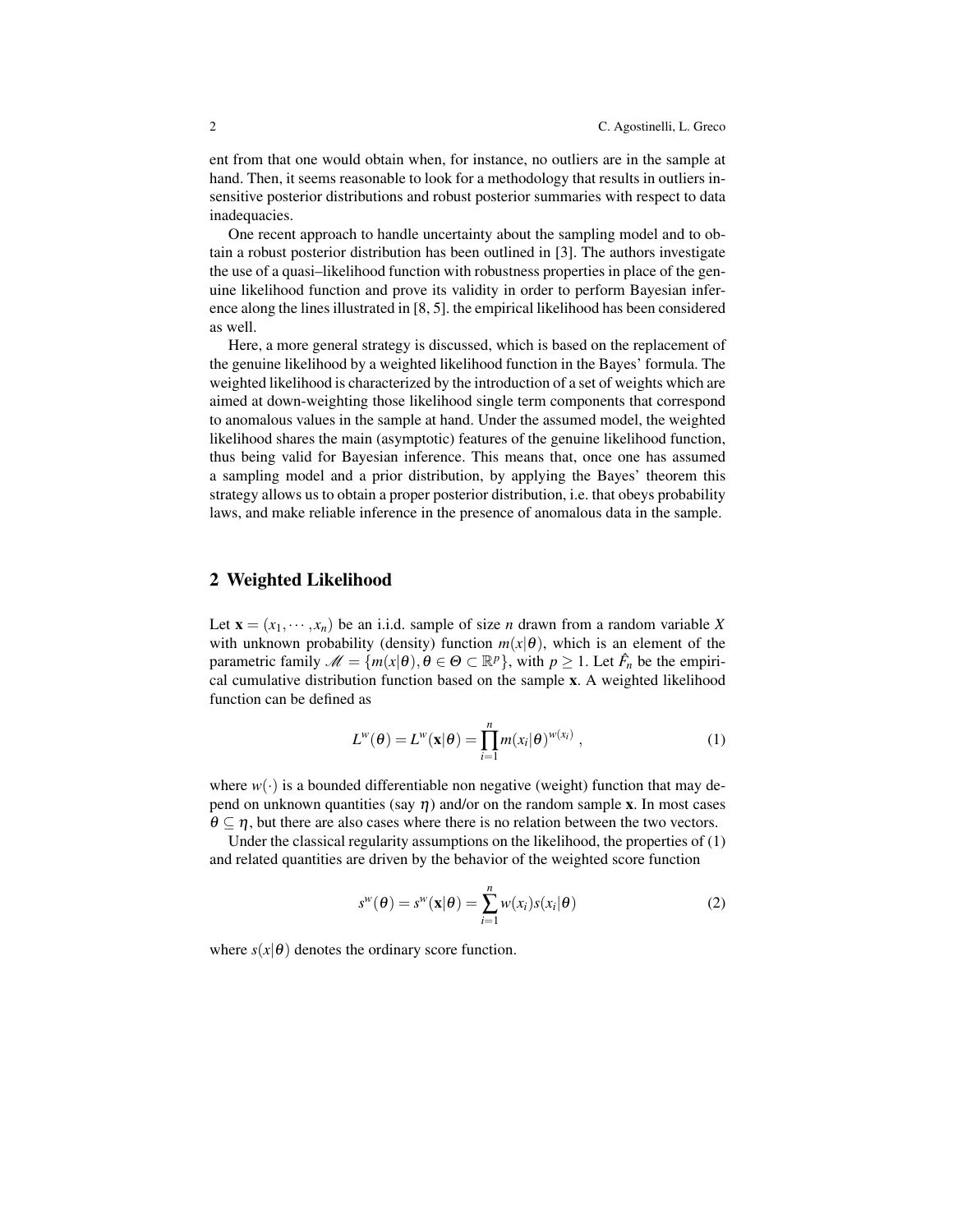Weighted likelihood in Bayesian inference 3

Proposition 1. *Let* ηˆ *be a consistent estimator of the unknown parameter* η *and*  $E(s(X|\theta)^2) < \infty$ . Assume that the weight function  $w(x; \hat{\eta}, \hat{F}_n)$  is such that

$$
\sup_{x}|w(x;\hat{\eta},\hat{F}_n)-c|\xrightarrow{p}0\qquad as\qquad n\to\infty,
$$

*where c is a positive constant. Then*

$$
\frac{1}{n}\sum_{i=1}^n w(x_i;\hat{\eta},\hat{F}_n)s(x_i|\theta) \stackrel{p}{\longrightarrow} c E(s(X|\theta)) = 0.
$$

Proposition 1 provides a sufficient condition on the weight function such that the equation (2) defines an unbiased estimating equation at the assumed model as well as the ordinary score function. Similar results are also valid for other likelihood based quantities.

A weight function satisfying Proposition 1 can be obtained by following the proposal of [6] which is related to the minimum distance methods. This weight function is defined as

$$
w_W(x; \theta, \hat{F}_n) = \frac{A(\delta(x; \theta, \hat{F}_n)) + 1}{\delta(x; \theta, \hat{F}_n) + 1} ,
$$
\n(3)

where

$$
\delta(x; \theta, \hat{F}_n) = \frac{f^*(x) - m^*(x | \theta)}{m^*(x | \theta)}
$$

is the Pearson residual function,  $A(\cdot)$  is the Residual Adjustment Function,  $f^*(x)$  is a nonparametric kernel density estimate and  $m^*(x|\theta)$  is a smoothed version of the model density obtained by using the same kernel function.

The weight function (3) depends on the unknown  $\theta$ . As an estimate of  $\theta$ , we take the root  $\hat{\theta}_W$  of the Weighted Likelihood Estimating Equations (WLEE)

$$
\sum_{i=1}^{n} w_W(x_i; \theta, \hat{F}_n) s(x_i | \theta) = 0.
$$
 (4)

Under the assumed model (or equivalently, when no outliers occur) and classical regularity assumptions, as the sample size increases, all the weights defined in (3), with  $\theta$  replaced by  $\hat{\theta}_W$ , tend to unity uniformly almost surely, i.e.  $c = 1$ . Therefore,  $\hat{\theta}_W$  is a consistent and first order efficient estimator of  $\theta$ , that is  $\sqrt{n}(\hat{\theta}_W - \theta) \stackrel{d}{\rightarrow} N(0, i_1^{-1}(\theta))$  and, by Proposition 1, the resulting weighted likelihood function shares the same first order asymptotic properties of the genuine likelihood function, hence leading to estimators and tests with the usual asymptotic behavior [1].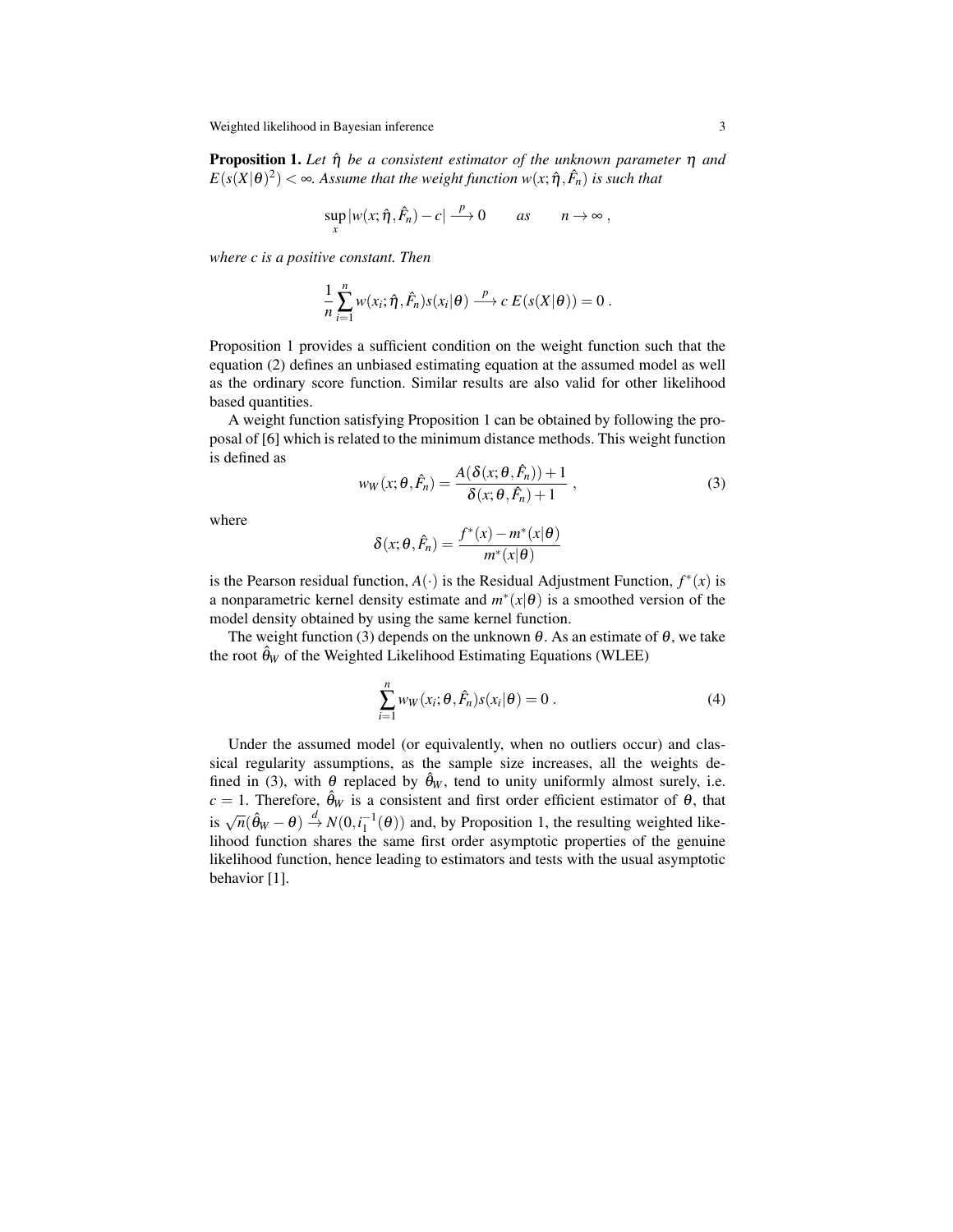#### 3 Weighted posterior distributions

In Bayesian inference, the posterior distribution  $\pi(\theta|\mathbf{x})$  is obtained by combining two sources of information about the random variable  $\theta$ : one is the prior knowledge about its distribution  $\pi(\theta)$ , the other is given by the observed data and is summarized by the likelihood function. A weighted posterior distribution is defined by replacing the genuine likelihood function by its weighted counterpart defined in (1), i.e.

$$
\pi^w(\theta|\mathbf{x}) \propto \pi(\theta) L^w(\mathbf{x}|\theta).
$$
 (5)

In the following, we consider weights evaluated as in (3) of the form  $w(x_i)$  $w_W(x_i; \hat{\theta}_W, \hat{F}_n)$ . As  $L^w(x|\theta)$  shares the first order properties of the genuine likelihood function under the assumed model, it is valid for Bayesian inference in a standard fashion.

This methodology has the great advantage, over the employ of other pseudolikelihood functions, to lead to posterior distributions which belong to the same family of those one would obtain by using the genuine likelihood function. Hence, the weighted posterior distribution will differ from the genuine posterior distribution only for the value of its parameters.

The method may appear in conflict with a proper Bayesian perspective, since the weighted likelihood is not directly driven by a probabilistic model, but by using adaptive weights, we still make the all data tell their all story, as some values are recognized as inconsistent with the model and these outliers are not simply deleted but still contribute to posterior inference even if in a different fashion than ordinary.

#### *3.1 Rats data*

This data set [7] corresponds to an experiment on the speed of learning of a rat to go through a shuttlebox in successive attempts. If the recorded time was larger than 5 seconds, the rat received an electric shock. The entries, for each observation, are the average time for all attempts between shocks (Time) and the number of shocks received (Shocks). The model is  $\text{Time}_{i} = \beta_0 + \beta_1 \text{Shocks}_{i} + \sigma u_i, i = 1, 2, ..., 16$  and the *ui*'s are i.i.d. standard normal variates. Because of the presence of three points which, apparently, lie far from the others, a robust regression by weighted likelihood [6], with a RAF based on the Hellinger distance, seems appropriate. The robust fit strongly down–weights only observation n. 4. The weighted joint posterior distribution is

$$
\pi^w(\beta, \sigma^2 | y) \propto \sigma^{-\sum_{i=1}^n w_i - 2} \exp\left\{-\frac{(\sum_{i=1}^n w_i - 2)s^2}{2\sigma^2}\right\} \exp\left\{-\frac{1}{2}(\beta - \hat{\beta}_W)^T V (\beta - \hat{\beta}_W)\right\}
$$

where  $s^2 = (\sum_{i=1}^n w_i - 2)^{-1} (\beta - \hat{\beta}_W)^T W (\beta - \hat{\beta}_W)$ , with  $W = diag(w_i)$  and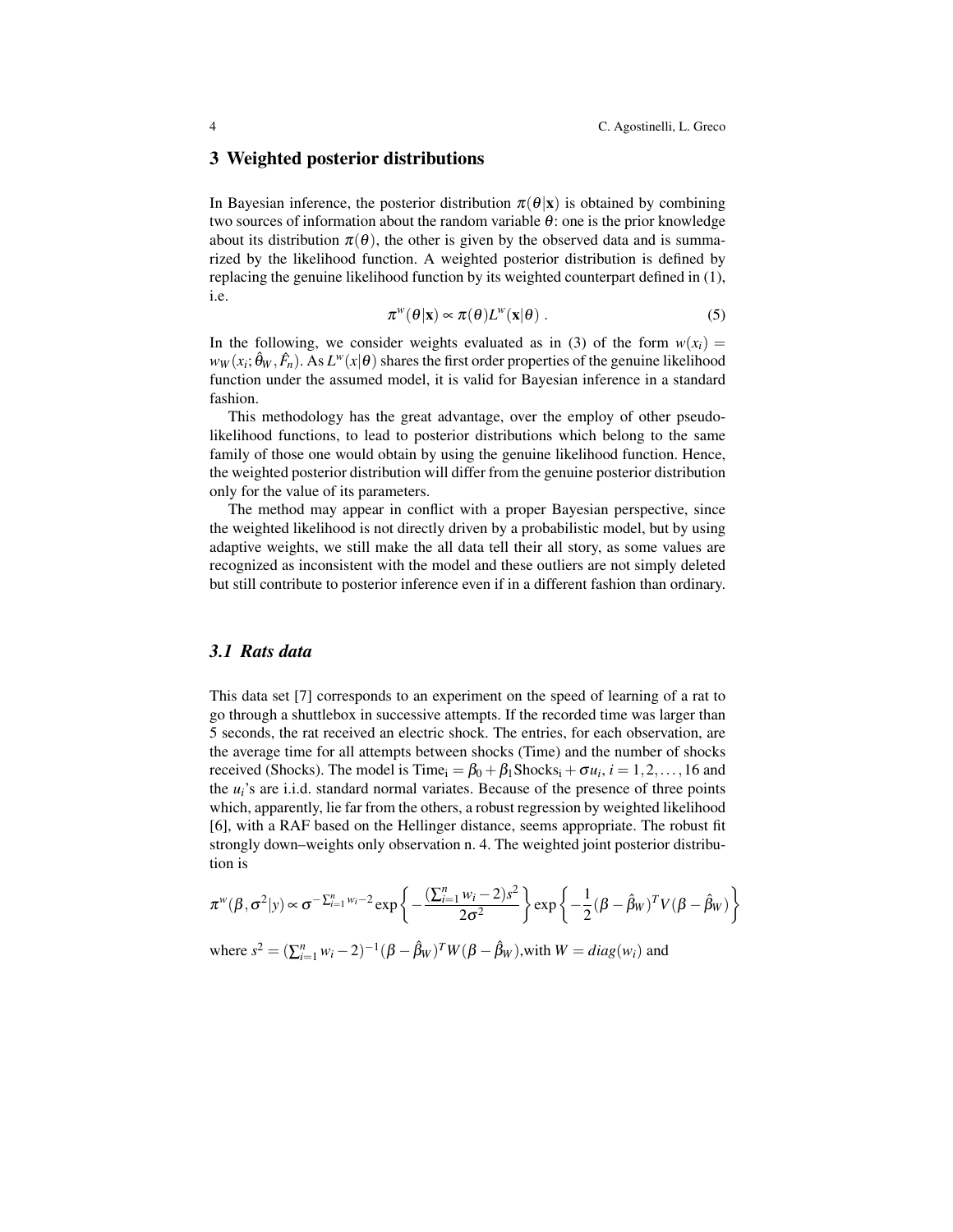

Fig. 1 Rats data. Contours of the marginal posterior density of  $(\beta_0, \beta_1)$  by WLEE–weights (solid line) and of the proper posterior density (dashed line).

$$
V = \begin{pmatrix} \sum_{i=1}^{n} w_i & \sum_{i=1}^{n} x_i w_i \\ \sum_{i=1}^{n} x_i w_i & \sum_{i=1}^{n} x_i^2 w_i \end{pmatrix}.
$$

The weighted marginal posterior densities of  $(\beta_0, \beta_1)$  and  $\sigma^2$  are displayed in Figure 1 and Figure 2, respectively, for a Jeffreys' prior distribution. The weighted marginal  $\pi^w(\beta|y)$  is multivariate Student with  $\sum_{i=1}^n w_i - 2$  degrees of freedom, whereas  $\pi^w(\sigma^2|y)$  is inverse gamma. The main effect of the weights is that of shifting the marginal posterior distributions over different regions of the parameter space, so resulting in credible sets different from those one would have obtained according to the misleading information driven by the presence of the outlier.

#### *3.2 Poisson regression*

The use of a set of weights and the replacement of the genuine likelihood function by its weighted counterpart is not supposed to compromise the possibility to face more complex problems in which it is custom to turn to MCMC algorithms. The weighted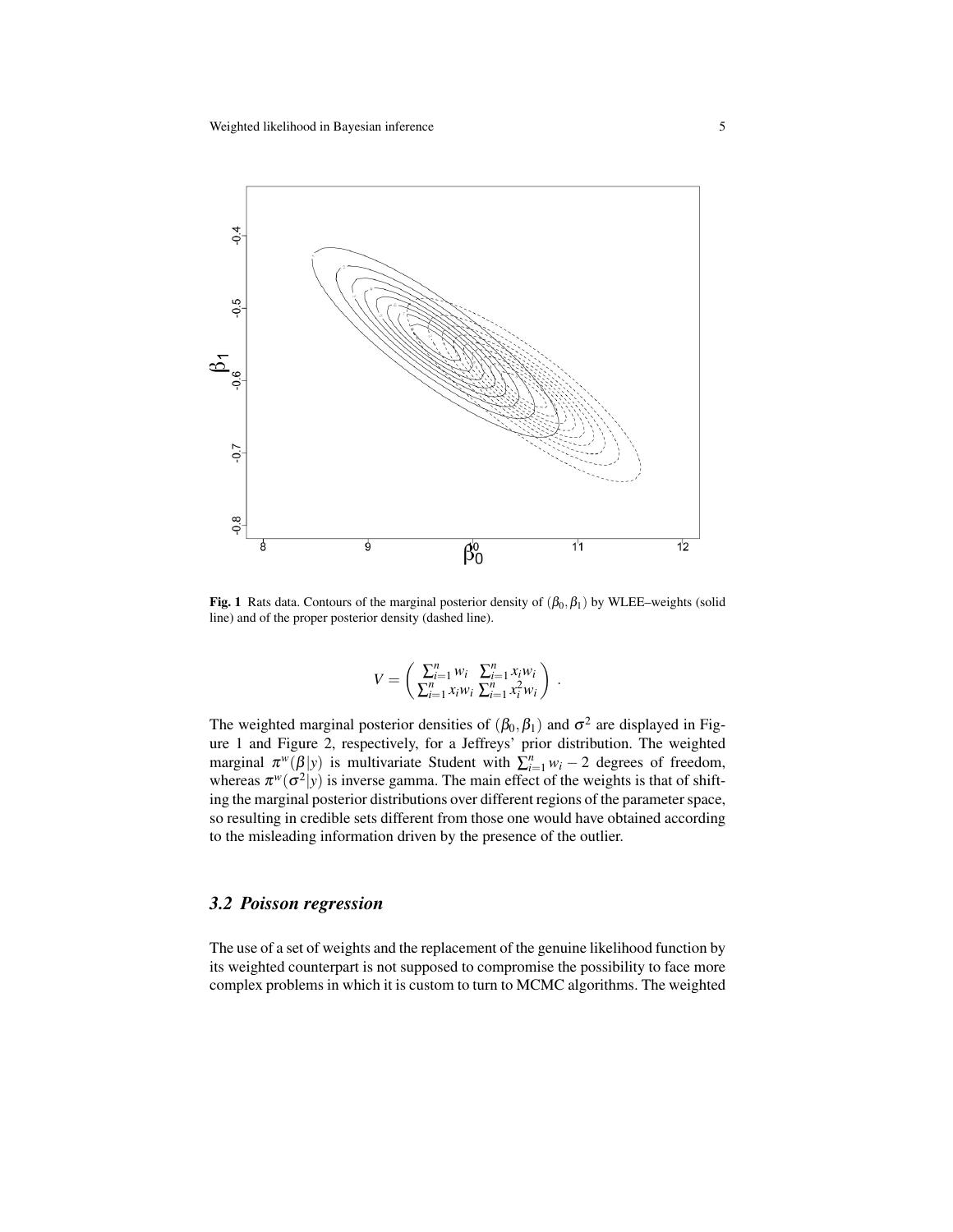#### 6 C. Agostinelli, L. Greco



Fig. 2 Rats data. Marginal posterior density of  $\sigma^2$  by WLEE–weights (solid line) and of the proper posterior density (dashed line).

likelihood can be employed for Bayesian inference in a Poisson generalized linear model of the form

$$
Y_i \sim Pois(\mu_i), \quad \log \mu_i = x_i^T \beta, \quad \beta = (\beta_0, \beta_1, \dots, \beta_4)^T, \quad i = 1, 2, \dots, n,
$$

with a multivariate normal prior distribution  $\pi(\beta)$  with zero mean vector, uncorrelated components and large diagonal values, in order to use a diffuse prior. The latter has been preferred with respect to an improper uniform prior for computational reasons, in particular to allow the evaluation of the Laplace approximation in model comparison through Bayes Factors. The weighted likelihood function is obtained by using WLEE–weights with a RAF based on the Generalized Kullback-Leibler divergence.

A random walk Metropolis algorithm has been implemented to simulate from the weighted posterior distribution in a very standard fashion. In particular, the proposal distribution involved in the weighted MCMC algorithm is centered at the current value of  $β$  and has a variance-covariance matrix that depends on the large sample variance-covariance matrix of the weighted likelihood estimator  $β<sub>W</sub>$  of  $β$ . The statistical environment R was used to perform all the computations. The weighted MCMC